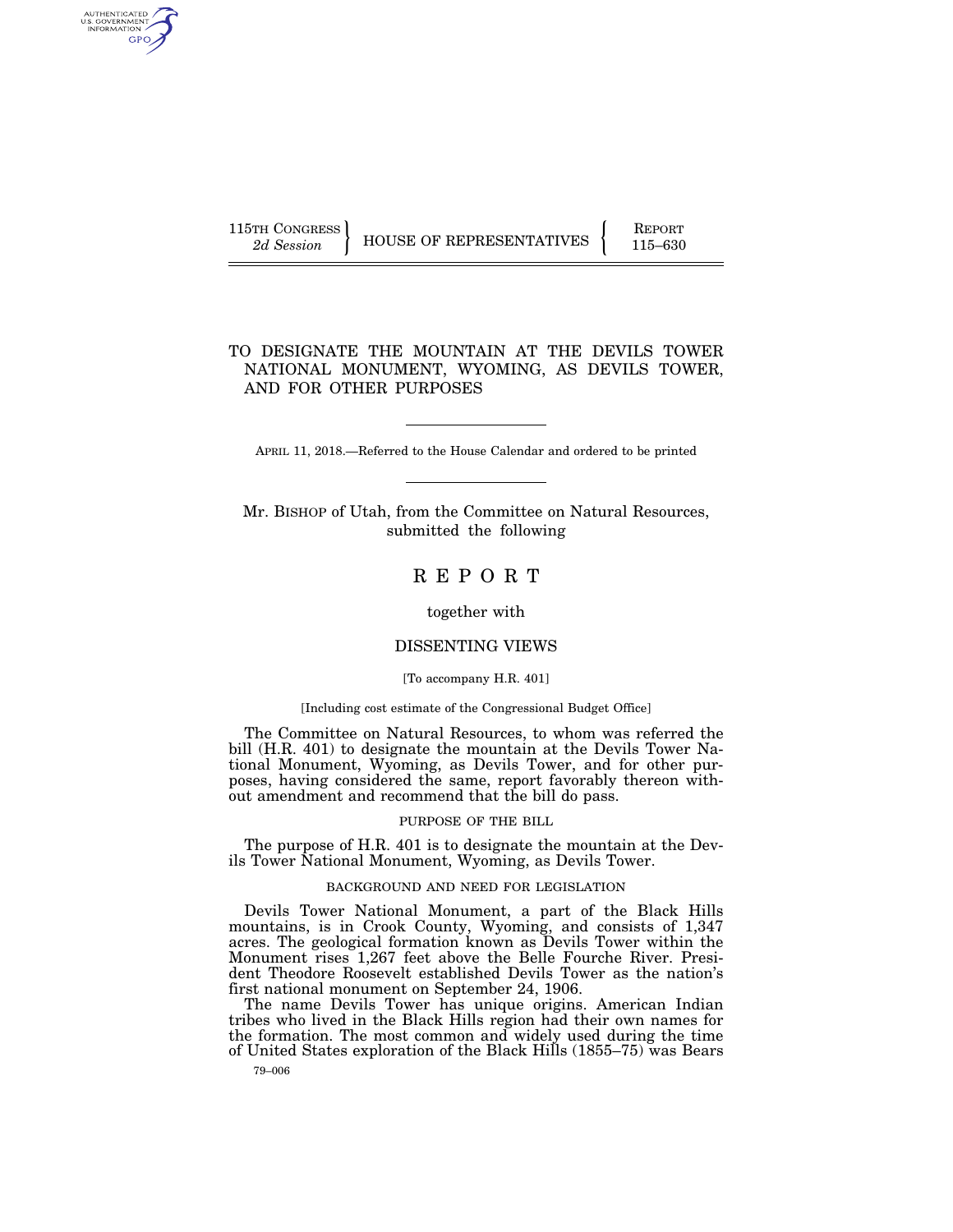Lodge. Other names used by Native Americans included Gray Horn Butte, Tree Rock, and The Place Where Bears Live. According to the National Park Service, most maps from 1874 to 1901 mark the feature as Bears Lodge.<sup>1</sup> Sometime during this period the name was changed with information brought back by an expedition led by Colonel Richard Irving Dodge. Colonel Dodge's expedition sent a small contingent, including geologist and mapmaker Henry Newton, to study the Tower. When Newton's group returned, they reported that, ''the Indians call this place 'bad god's tower,' a name adopted with proper modification . . .". And so the label "Devil's Tower'' was created.2

No other records indicate that Native Americans associated this place with bad gods or evil spirits. It is suspected that a bad translation led the men to confuse the words for bear and bad god. Although maps still called the Tower ''Bears Lodge,'' Colonel Dodge published a book about his expedition which became very popular. The new name "Devil's Tower" became lodged in the public consciousness, and was adopted by the early  $1\overline{9}00s$ .<sup>3</sup> When President Roosevelt proclaimed the national monument in 1906, the proclamation inadvertently left out the apostrophe from the word ''Devil's.'' Since that time, the site has been known as Devils Tower.4

Since the establishment of Devils Tower National Monument, there have been repeated efforts to rename the monument and the geological feature known as Devils Tower. Authority to name and rename geographic features in the United States is provided by Congress to the U.S. Board on Geographic Names (BGN) and the Secretary of the Interior. The BGN, a federal body, was created in 1890 and established in its present form under Public Law 80–242 in 1947 to maintain uniform geographic name usage throughout the federal government. Sharing its responsibilities with the Secretary of the Interior, the BGN promulgates official geographic feature names with locative attributes as well as principles, policies, and procedures governing the use of domestic names, foreign names, Antarctic names, and undersea feature names.5

The BGN has delegated to the Domestic Names Committee (DNC) the authority to render decisions on individual geographic domestic names, within established principles, policies, and procedures. Domestic geographic name issues and proposals submitted to the BGN are researched by the DNC support staff. Input from State geographic names authorities, land management agencies, local governments, and tribal governments are actively pursued.<sup>6</sup>

The DNC may not change names that have been specifically established by an act of Congress or Executive order. Additionally, the DNC has a long-standing policy of deferring action when a matter is being considered by Congress. Of note, however, is that if the name was not established by Congress or the President, and the BGN has not acted within a "reasonable time," the Secretary of the

<sup>1</sup> ''About the Name.'' National Park Service. Accessed March 09, 2018. https://www.nps.gov/ deto/learn/historyculture/aboutthename.htm. <sup>2</sup> Ibid.

<sup>3</sup> Ibid. 4 Ibid.

<sup>5</sup> U.S. Board on Geographic Names (BGN). Accessed March 09, 2018. https://

geonames.usgs.gov/.<br>- <sup>6 </sup>'Principles, Policies, and Procedures Domestic Geographic Names.'' Accessed March 9, 2018.<br>https://geonames.usgs.gov/docs/DNC\_PPP\_DEC\_2016\_V.1.0.pdf.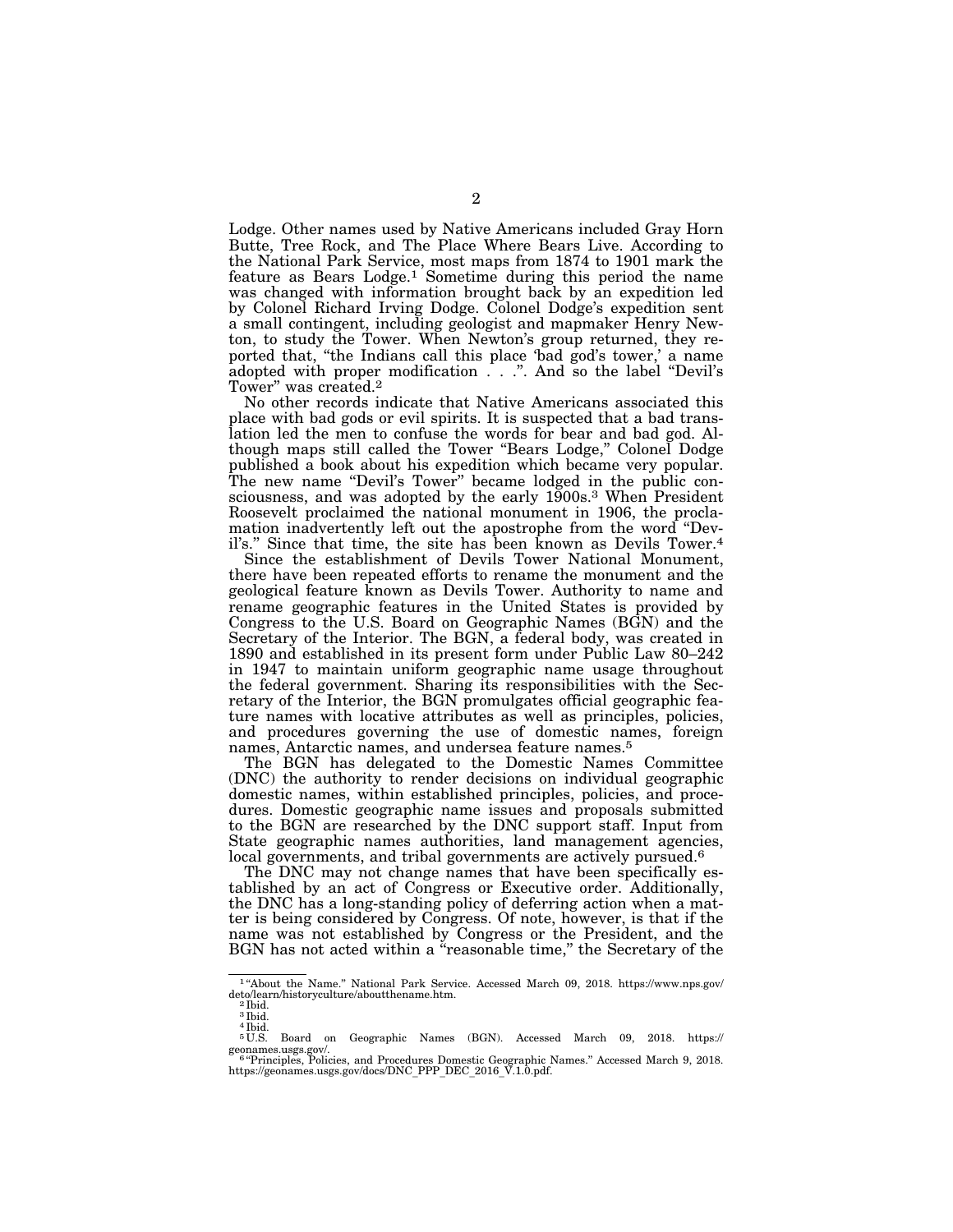Interior is authorized to act unilaterally.<sup>7</sup> This occurred recently when former Secretary of the Interior Sally Jewell changed the name of Mount McKinley to Denali.8

In recent years, Native American tribal leaders have once again renewed efforts to change the name. On December 1, 2014, the President of the Oglala Sioux Tribe wrote to the Secretary of the Interior and others requesting that the name "Devils Tower National Monument'' be changed to ''Bear Lodge.'' Tribes contend that the site is sacred and that the name Devils Tower is offensive given the tower's religious significance.<sup>9</sup>

The Governor of Wyoming, Matt Meade, opposes the name change to ''Bear Lodge,'' stating that ''Devils Tower is one of the most recognized names in the National Park Service inventory.'' 10 The Crook County Commission also opposes the change. The Wyoming Board of Geographic Names, which serves in an advisory capacity to the BGN, has indicated it will not act on the name change while the matter is being considered by Congress, as it follows the DNC's policies.

H.R. 401 would require the mountain in Devils Tower National Monument to be known and designated as ''Devils Tower''. This legislation would prevent the BGN or the Secretary of the Interior now or in the future from acting to rename the geographic feature.

#### COMMITTEE ACTION

H.R. 401 was introduced on January 10, 2017, by Congresswoman Liz Cheney (R–WY). The bill was referred to the Committee on Natural Resources and within the Committee to the Subcommittee on Federal Lands. On March 14, 2018, the Committee on Natural Resources met to consider the bill. The Subcommittee was discharged by unanimous consent. No amendments were offered and the bill was ordered favorably reported to the House of Representatives by a roll call vote of 20 ayes to 13 noes, as follows:

<sup>&</sup>lt;sup>7</sup> 43 U.S.C. §§ 364b.<br><sup>8</sup> "Secretary Jewell Announces Nation's Highest Peak Will Now Officially Bear Native Name." August 30, 2015. Accessed March 9, 2018. https://www.doi.gov/pressreleases/secretary-jewell-an-

nounces-nation%E2%80%99s-highest-peak-will-now-bear-native. 9 Bob Moen. ''Debate simmers over name of Devils Tower monument in Wyoming.'' Casper Star-Tribune Online. October 07, 2016. Accessed March 09, 2018. http://trib.com/news/state-andregional/debate-simmers-over-name-of-devils-tower-monument-in-wyoming/article\_a7864143-<br>ea97-5560-a94c-addd66e4c533.html.<br>10 Ibid.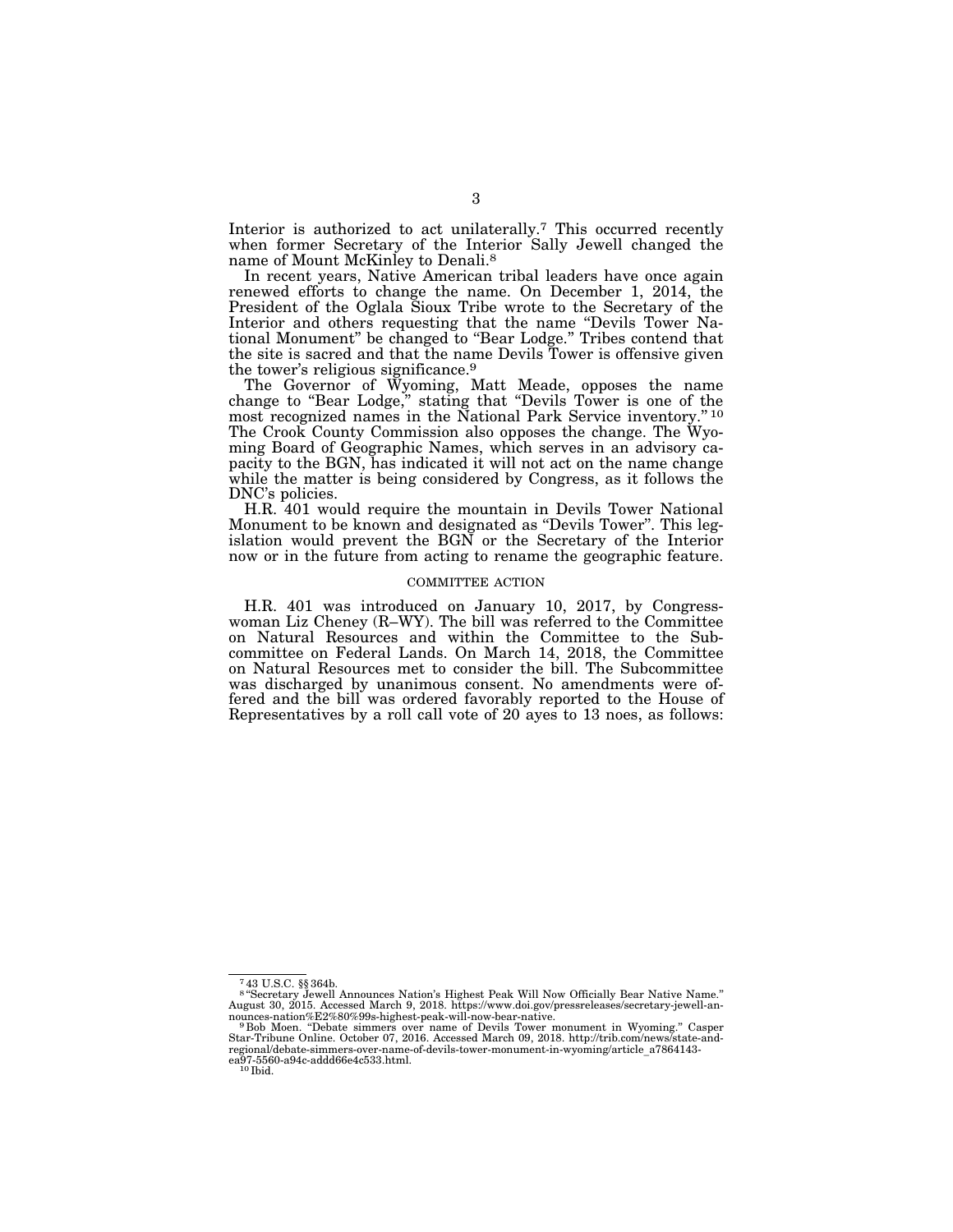## **Committee on Natural Resources** U.S. House of Representatives 115th Congress

Date: 03.14.18 Recorded Vote #:1 Meeting on / Amendment on: FC Markup Favorably Report HR 401 (Rep. Liz Cheney), To designate the mountain at the Devils Tower National Monument, Wyoming, as Devils Tower, and for other purposes.

| <b>MEMBERS</b>                   | <b>Yes</b>   | No          | Pres | <b>MEMBERS</b>         | Yes         | No | Pres |
|----------------------------------|--------------|-------------|------|------------------------|-------------|----|------|
| Mr. Bishop, UT, Chairman         | X            |             |      | Mr. Cook, CA           | $\mathbf x$ |    |      |
| Mr. Grijalva, AZ, Ranking Member |              | $\bf{X}$    |      | Mr. Soto, FL           |             | X  |      |
| Mr. Young, AK, Chairman Emeritus |              |             |      | Mr. Westerman, AR      | X           |    |      |
| Mrs. Napolitano, CA              |              | X           |      | Mr. McEachin, VA       |             | X  |      |
| Mr. Gohmert, TX, Vice Chairman   | X            |             |      | Mr. Graves, LA         | X           |    |      |
| Ms. Bordallo, Guam               |              |             |      | Mr. Brown, MD          |             | X  |      |
| Mr. Lamborn, CO                  | $\mathbf x$  |             |      | Mr. Hice, GA           | $\bf{X}$    |    |      |
| Mr. Costa, CA                    |              | X           |      | Mr. Clay, MO           |             |    |      |
| Mr. Wittman, VA                  | X            |             |      | Mrs. Radewagen, AS     |             |    |      |
| Mr. Sablan. CNMI                 |              | X           |      | Mr. Gomez, CA          |             | X  |      |
| Mr. McClintock, CA               | $\mathbf x$  |             |      | Mr. Webster, FL        | X           |    |      |
| Ms. Tsongas, MA                  |              |             |      | Mr. Bergman, MI        | X           |    |      |
| Mr. Pearce, NM                   |              |             |      | Ms. Cheney, WY         | X           |    |      |
| Mr. Huffman, CA                  |              | $\mathbf x$ |      | Mr. Johnson, LA        |             |    |      |
| Mr. Thompson, PA                 | $\mathbf{x}$ |             |      | Ms. González-Colón, PR |             |    |      |
| Mr. Lowenthal, CA                |              | X           |      | Mr. Gianforte, MT      | X           |    |      |
| Mr. Gosar, AZ                    | X            |             |      | Mr. Curtis, UT         | X           |    |      |
| Mr. Beyer, VA                    |              |             |      |                        |             |    |      |
| Mr. Labrador, ID                 | X            |             |      |                        |             |    |      |
| Mrs. Torres. CA                  |              | X           |      |                        |             |    |      |
| Mr. Tipton, CO                   | X            |             |      |                        |             |    |      |
| Mr. Gallego, AZ                  |              | $\mathbf x$ |      |                        |             |    |      |
| Mr. LaMalfa, CA                  | $\mathbf x$  |             |      |                        |             |    |      |
| Ms. Hanabusa, HI                 |              |             |      |                        |             |    |      |
| Mr. Denham, CA                   | X            |             |      |                        |             |    |      |
| Ms. Barragán, CA                 |              | X           |      | <b>TOTAL:</b>          | 20          | 13 |      |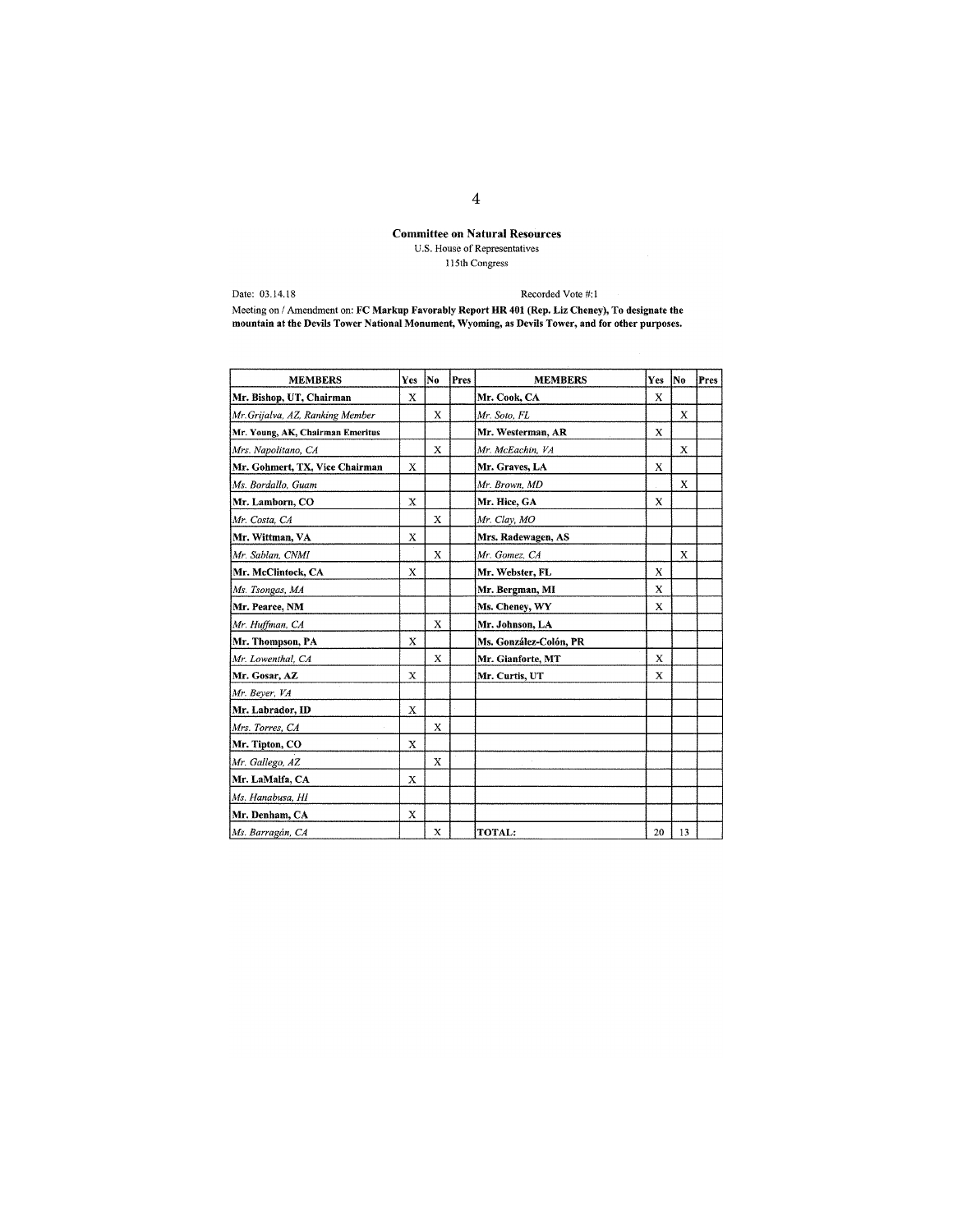## COMMITTEE OVERSIGHT FINDINGS AND RECOMMENDATIONS

Regarding clause  $2(b)(1)$  of rule X and clause  $3(c)(1)$  of rule XIII of the Rules of the House of Representatives, the Committee on Natural Resources' oversight findings and recommendations are reflected in the body of this report.

## COMPLIANCE WITH HOUSE RULE XIII AND CONGRESSIONAL BUDGET ACT

1. Cost of Legislation and the Congressional Budget Act. With respect to the requirements of clause  $3(c)(2)$  and  $(3)$  of rule XIII of the Rules of the House of Representatives and sections 308(a) and 402 of the Congressional Budget Act of 1974, the Committee has received the following estimate for the bill from the Director of the Congressional Budget Office:

## U.S. CONGRESS, CONGRESSIONAL BUDGET OFFICE, *Washington, DC, March 16, 2018.*

#### Hon. ROB BISHOP,

*Chairman, Committee on Natural Resources, House of Representatives, Washington, DC.* 

DEAR MR. CHAIRMAN: The Congressional Budget Office has reviewed H.R. 401, a bill to designate the mountain at the Devils Tower National Monument, Wyoming, as Devils Tower, and for other purposes, as ordered reported by the House Committee on Natural Resources on March 14, 2018.

CBO estimates that enacting H.R. 401 would have no significant effect on the federal budget and would not affect direct spending or revenues; therefore, pay-as-you-go procedures do not apply.

CBO estimates that enacting H.R. 401 would not increase net direct spending or on-budget deficits in any of the four consecutive 10-year periods beginning in 2028.

H.R. 401 contains no intergovernmental or private-sector mandates as defined in the Unfunded Mandates Reform Act.

If you wish further details on this estimate, we will be pleased to provide them. The CBO staff contact is Jeff LaFave.

Sincerely,

# KEITH HALL, *Director.*

2. General Performance Goals and Objectives. As required by clause  $3(c)(4)$  of rule XIII, the general performance goal or objective of this bill is to designate the mountain at the Devils Tower National Monument, Wyoming, as Devils Tower.

## EARMARK STATEMENT

This bill does not contain any Congressional earmarks, limited tax benefits, or limited tariff benefits as defined under clause 9(e),  $9(f)$ , and  $9(g)$  of rule XXI of the Rules of the House of Representatives.

### COMPLIANCE WITH PUBLIC LAW 104–4

This bill contains no unfunded mandates.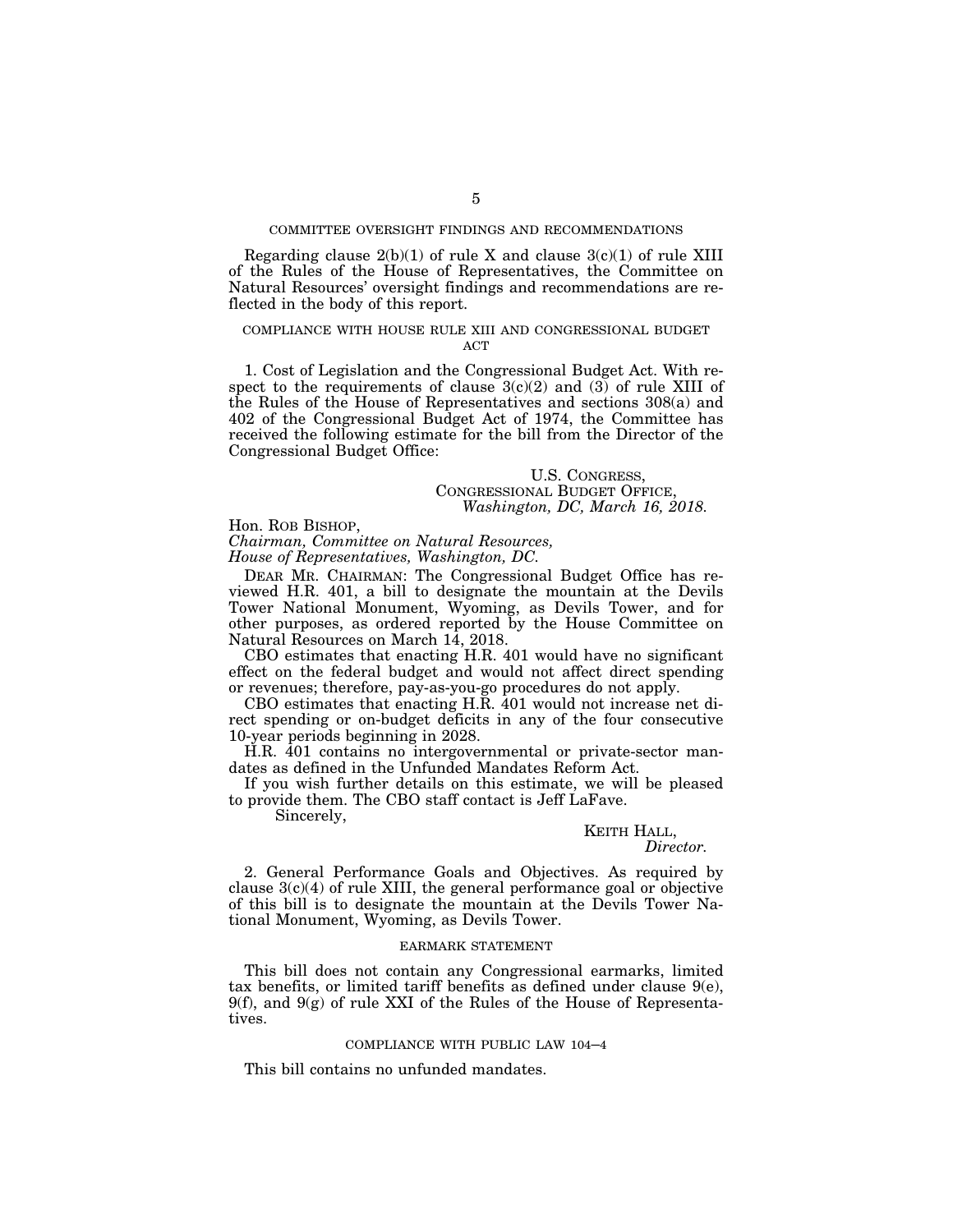## COMPLIANCE WITH H. RES. 5

Directed Rule Making. This bill does not contain any directed rule makings.

Duplication of Existing Programs. This bill does not establish or reauthorize a program of the federal government known to be duplicative of another program. Such program was not included in any report from the Government Accountability Office to Congress pursuant to section 21 of Public Law 111–139 or identified in the most recent Catalog of Federal Domestic Assistance published pursuant to the Federal Program Information Act (Public Law 95–220, as amended by Public Law 98–169) as relating to other programs.

## PREEMPTION OF STATE, LOCAL OR TRIBAL LAW

This bill is not intended to preempt any State, local or tribal law.

## CHANGES IN EXISTING LAW

If enacted, this bill would make no changes to existing law.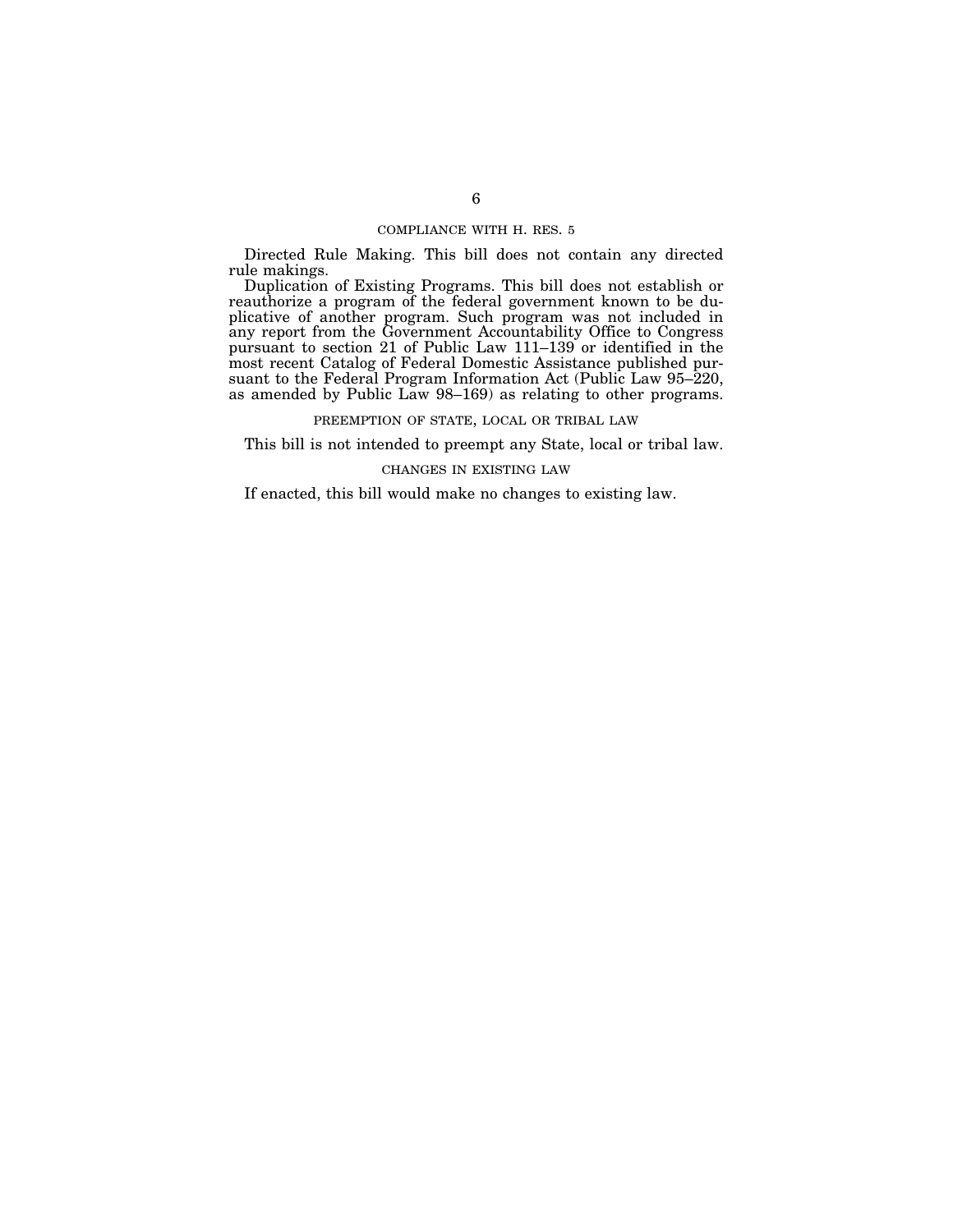## DISSENTING VIEWS

H.R. 401 would officially designate the mountain at Devils Tower National Monument as *Devils Tower*. While this bill seems quite unassuming on its face, it is actually intended to bypass the serious concerns of local tribes that have long been offended by this erroneous name.

Devils Tower National Monument was the first established pursuant to the Antiquities Act by Theodore Roosevelt in 1906. The site receives 400,000 annual visits and is a popular recreation destination in northeastern Wyoming.

However, tribes in the area have long expressed concerns about the *Devils Tower* name, stating that it is offensive and does not reflect their understanding of the site and spiritual connection to the place.

*Devils Tower* is known by many other names to these tribes, almost all of which relate to a bear, as most of the origin stories connected to the monument prominently feature the animal. Most early commissioned maps and photos actually mark the mountain and surrounding area as *Bear Lodge*. However, the head of an 1870s Army-led expedition instead recorded the name of the mountain as *Bad God Tower*, which is just a botched translation of *Bear Lodge*. *Bad God's Tower* morphed into *Devils Tower*, which was subsequently used as the name of the national monument when it was proclaimed in 1906.

To add insult to injury, these tribes do not associate the monument with bad gods or evil spirits in any way—in contrast, it is a very holy site. It is not only a place of cultural importance, but also of great religious significance that is still used for native religious ceremonies to this day.

More than 25 Tribes in the Great Plains region hold the monument sacred, including the tribes that comprise the Great Sioux Nation. In November  $2014$ , the Great Sioux nation spiritual leader Arvol Looking Horse filed a formal petition with the U.S. Board on Geographic Names to officially change the name of *Devils Tower* to *Bear Lodge*. Usually, the U.S. Board on Geographic Names would embark on

a consultation and comment period regarding the name change. However, the mere introduction of H.R 401 derails this process, as the Board has a policy of not acting on petitions to change a name if legislation involving the change is pending before Congress.